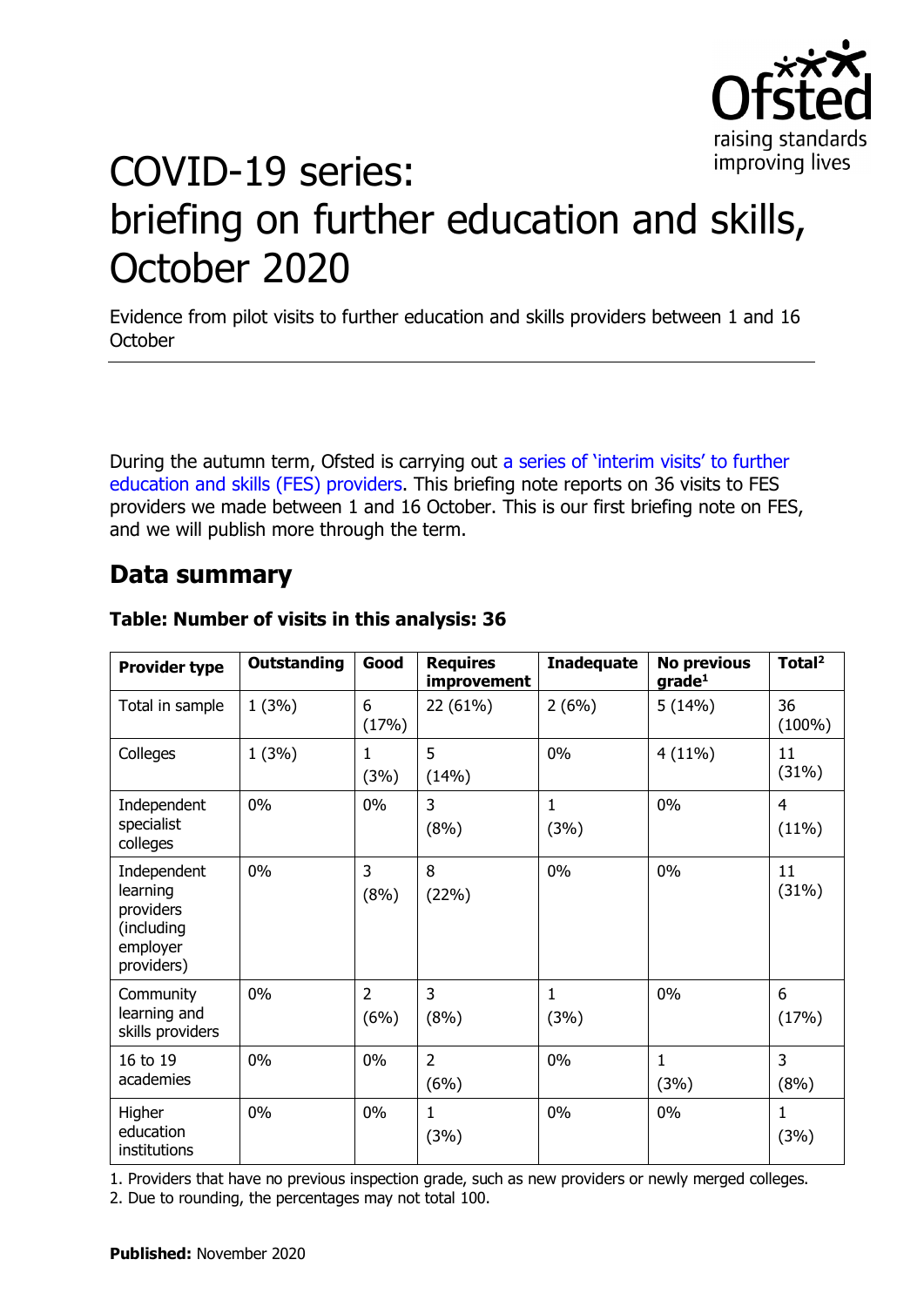

# **Main findings**

Most settings we visited had remained open during the first national lockdown and continued to deliver provision remotely. To do this, many had changed their courses to be either fully remote or a mixture of remote and face-to-face teaching.

This move to remote learning often resulted in shifting around of course content, for example teaching theoretical work during the first national lockdown and fitting in practical sessions in the autumn.

Learners' experiences of, and feelings about, the help they received from providers about remote learning varied. Some learners missed the socialisation that face-toface learning brought them and found it challenging to engage with learning remotely. Other learners said that they liked the additional flexibility and independence that remote learning gave them.

Most leaders were concerned with addressing challenges such as providing practical elements of courses to learners, reviewing and assessing work remotely, and making operational decisions. Many were working closely with others in the sector and felt their relationship with employers and other organisations had improved through increased communication over the period.

Many of the leaders we spoke to also felt financial pressures. They said the pandemic had increased their costs at the same time as reducing their income streams and destabilising future funding.

# **Methodological note**

This is the first FES briefing note in our series about COVID-19 (coronavirus). The evidence in it is based on our interim visits to FES providers. These visits resulted in no graded judgement. The providers received a brief report from the inspection team, summarising the provider's plans for maintaining high-quality education and skills provision.

Our visits covered a broad range of providers that collectively deliver provision to tens of thousands of learners across England (many in our sample were large providers, such as general further education colleges). Most of the providers (61%) we sampled were previously graded as requires improvement. This is higher than the national average (10%). All major FES provider types are represented in our sample, except for dance and drama colleges and National Careers Service providers. The findings here do not represent what is happening at a national level, but they give us a window into what is happening in a sample of providers.

# **Overarching questions**

This briefing answers **four** broad questions based on evidence from the visits:

- 1. What is the current state of further education and skills?
- 2. How have learners been affected by the pandemic?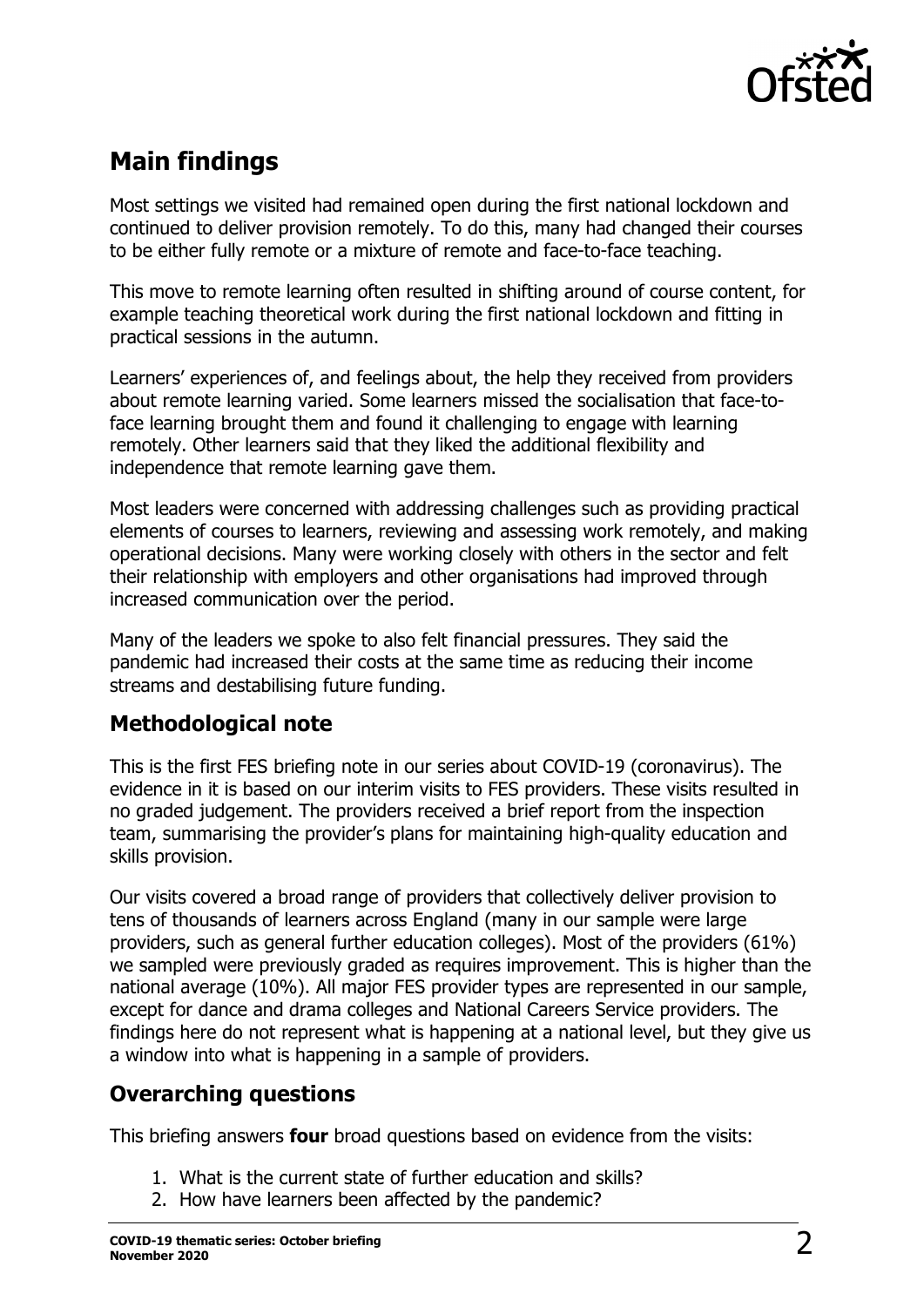

- 3. How are providers planning to maintain standards during the pandemic?
- 4. How have leaders managed additional financial pressures?

# **The current state of further education and skills**

### **Reopening settings**

Leaders had reopened their settings and were delivering most of their courses by early October. Most were using remote learning, often online, with some face-to-face teaching. Some, however, had moved certain courses to be fully remote during the first national lockdown by developing online learning platforms.

Providers had adapted courses that were previously face-to-face to make them COVID-19 secure. Leaders had done this in a range of ways specific to the needs of their site and courses. For example, some had planned a rota system, with learners spending one week on site and the next week off site. Others had divided up content so that practical skills would be taught face to face and theoretical knowledge taught virtually, splitting up classes into more than one group.

Those courses that were not running fully were mainly apprenticeships or those linked to sectors hardest hit by the pandemic, for example retail, customer service, childcare, and health and social care. Reasons why these courses were still not fully open varied, but staff told us that it could be because:

- learners had still not returned from furlough
- learners were on a 'break in learning' due to increasing job demands at their employer or because their employer had changed the learner's job role
- **E** employers were not taking on new work placements due to economic uncertainty or health and safety concerns, for example in childcare and health and social care.

#### **Moving to a remote curriculum**

Most leaders said that they had to make decisions at speed to adapt their curriculums to remote learning. Unsurprisingly, how much staff had to change and the speed at which they could do this were related to their previous experience of remote learning and the types of courses the provider ran.

Staff who were experienced in online learning and/or delivered courses with few practical elements told us that the move to remote learning had little or no effect on how they ran courses. They could use existing schemes of work and methods of delivery.

Staff who were less experienced in delivering remotely or who had courses with extensive practical elements, such as apprenticeships, felt a greater impact. They had to overcome barriers in order to move to a remote curriculum at speed. Leaders in these providers said that common challenges included: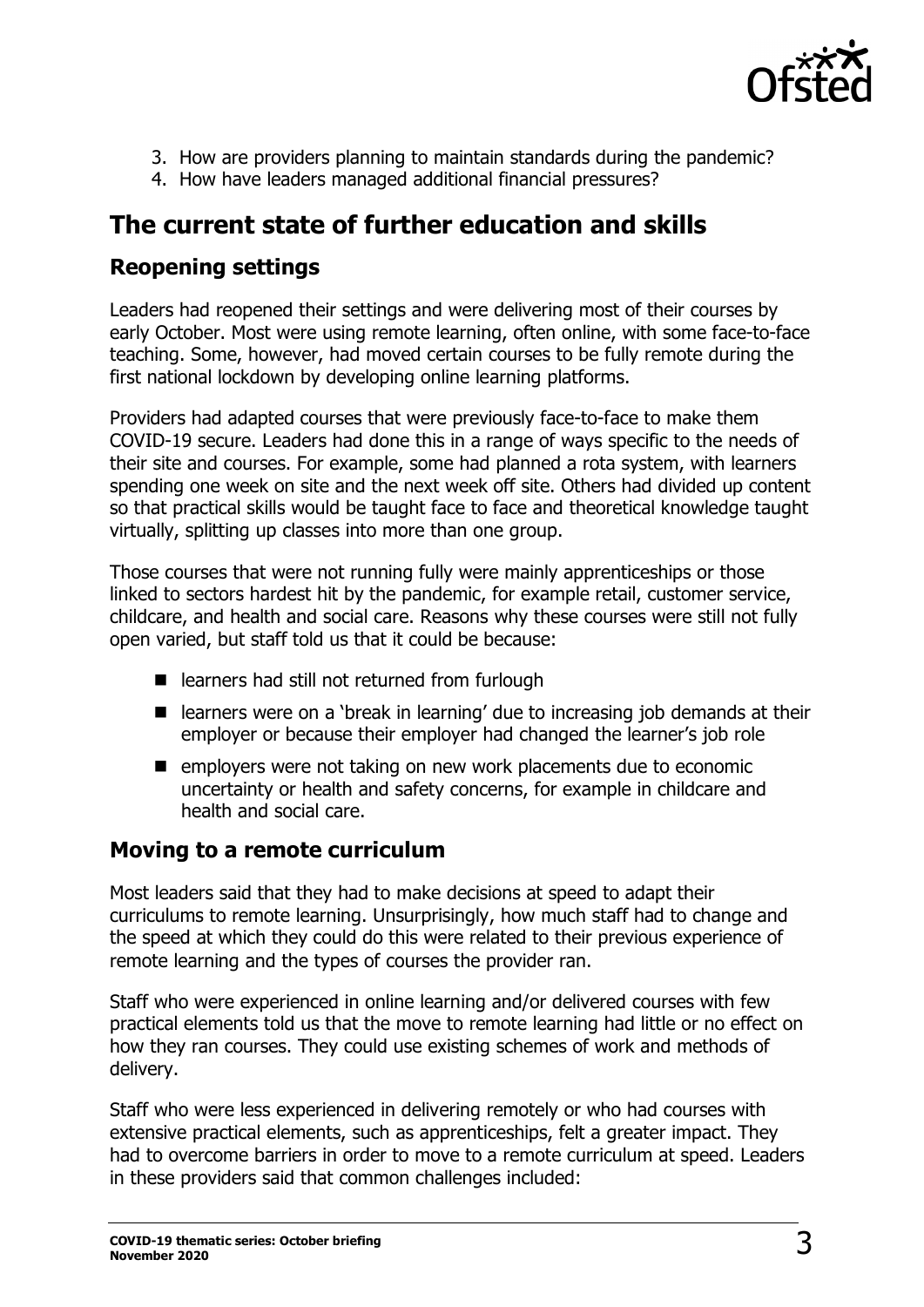

- making sure that staff and learners had the necessary technology for online learning. Providers had increased their spending on IT infrastructure and hardware; some had used grants and delayed capital build spending to facilitate this. A few said that learners' lack of access to technology was still a barrier to learning
- **E** ensuring that staff had the digital skills to deliver content remotely. Some providers had organised formal training and others relied more on peer-topeer support to help staff learn how to deliver remotely. Many reported that staff's development of digital skills was a positive outcome of the situation
- **E** ensuring that learners had the digital skills to access the online learning. Some providers had created enhanced inductions for new learners or modified the content of existing courses to prioritise the IT and digital elements. One provider reported 7,000 requests for tech support from both staff and learners since the spring.

Leaders in many providers said they were teaching elements of courses in a different order so that learners were getting some content regardless of restrictions. For example, some had brought forward theoretical elements of courses that could be more easily delivered online, rescheduling the practical elements for later in the year.

Staff in some providers told us they had changed their courses further in October in order to deliver the practical or 'important' elements of courses as soon as face-toface teaching and work experience were possible. Some leaders said this was to mitigate against the impact of future restrictions.

A few leaders had identified that some of their courses did not fit the needs of the changing job market. This has prompted them to devise new courses or modify content within existing courses. For example, some were running new courses to develop learners' virtual interview skills and vocational IT skills.

A few leaders, mainly in independent learning providers, were also exploring new areas and sectors to deliver in, for example, by increasing the size and number of adult short courses they offer. Leaders at these providers recognised that COVID-19's impact on employment will require them to widen the adult skills curriculum to ensure that they can support adults into the workplace.

Some staff, mainly in colleges and community learning providers, mentioned that they had increased their diagnostic testing at the beginning of the term. They did this formative testing in order to establish any gaps in learners' knowledge over summer, particularly in English and mathematics. They said they then used this information to change curriculum content, for example offering additional mathematics tuition for engineering learners, or by revisiting aspects of GCSE science in A-level science courses.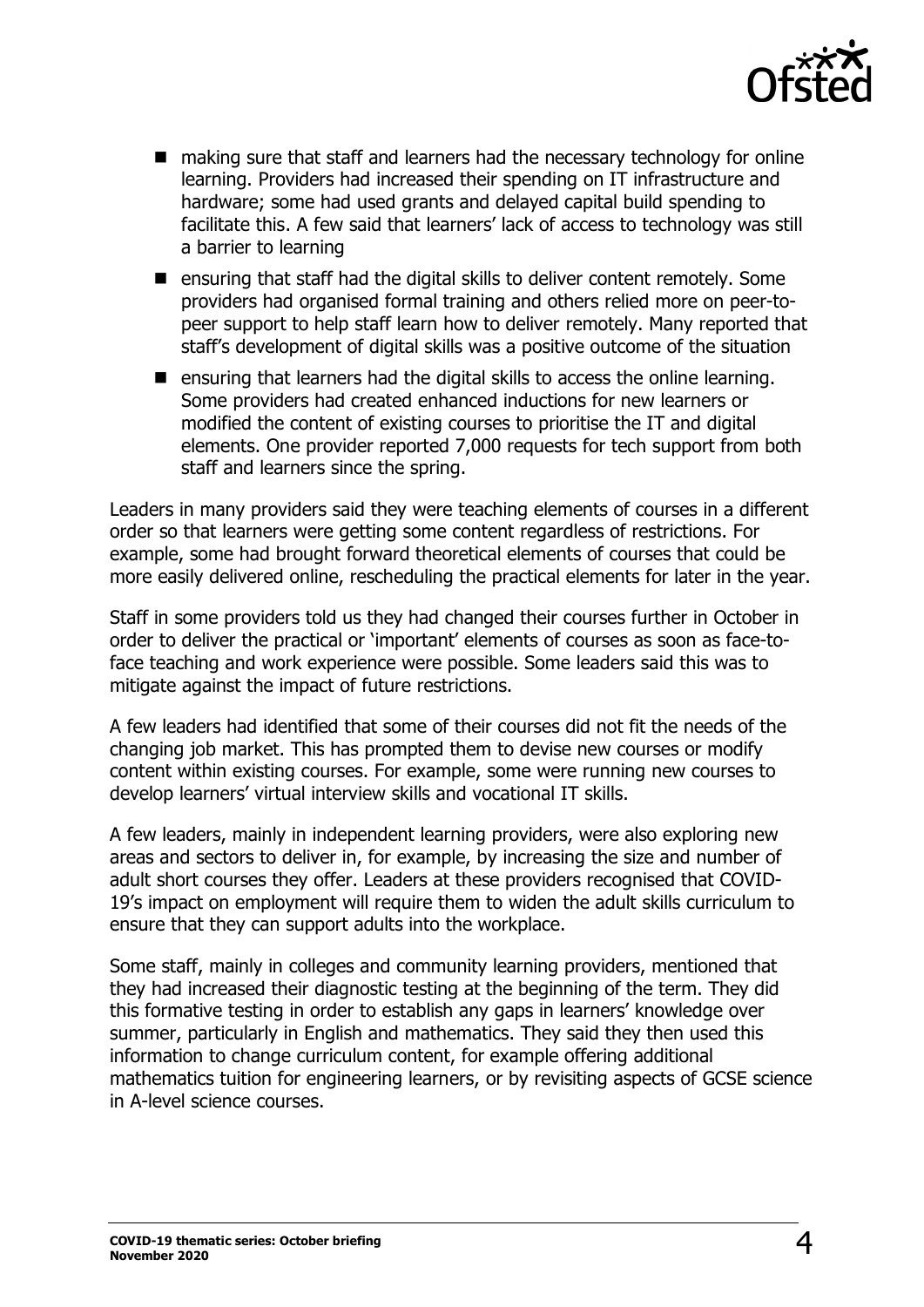

# **Remote learning**

Many leaders, staff and learners had embraced remote learning. We have already started to investigate remote learning within the FES sector, carrying out [a review of](https://educationinspection.blog.gov.uk/2020/07/15/online-education-in-further-education-and-skills-learning-about-what-works/) [the quality of learners' experience of online education](https://educationinspection.blog.gov.uk/2020/07/15/online-education-in-further-education-and-skills-learning-about-what-works/) over the summer term.

The providers we visited that were planning to deliver a mix of remote and face-toface teaching were doing it in various ways. Common approaches included:

- a virtual classroom: learners working remotely in live online lessons delivered by staff through video-calling software
- **E** a mix of classroom and remote learning: one group of learners in the classroom and another joining remotely through video-calling software, with the groups alternating between the two methods; this approach reduced the number of learners in the physical classroom and allowed for social distancing without changing the sequencing of the curriculum or requiring staff to deliver lessons multiple times
- creating content that learners could access in their own time, for example recorded lessons, online presentations and paper-based resources.

The balance between face-to-face and remote learning was subject dependent. Many providers that were using a mix of remote and face-to-face learning tended to use the face-to-face sessions for practical training. However, some had delivered practical training remotely. For example, tutors had performed live demonstrations in art, textiles and hairdressing. Learners had also been set skills-based tasks, such as baking or working on the family car. Generally speaking, learners said they preferred learning practical skills on site.

A few providers said that they had made changes to meet learners' needs, based on learners' feedback. These changes included: reducing the length of online sessions to recognise that online learning can be very intense, creating smaller groups to encourage more interaction and ensuring that all resources were accessible online. Staff at one independent specialist college were mindful of the sensory overload some of their learners may experience and suggested learners mute their microphones. Another college found that talking to learners on the phone helped to keep them on track with their remote learning. A few providers had also created 'bite-sized' sessions, which seemed to be more convenient for learners on apprenticeships.

A few learners we spoke to said how the remote learning they had received varied by teacher. For example, some teachers asked learners to use their cameras, while others did not want them to. These learners said they would prefer a more consistent approach within settings.

In July, we found that learners tended to prefer 'live' sessions. At the time of our visits, some providers aimed to deliver live sessions because they felt they were more interactive. However, a few members of staff told us that pre-recorded sessions meant learners could study more flexibly. One provider also felt that pre-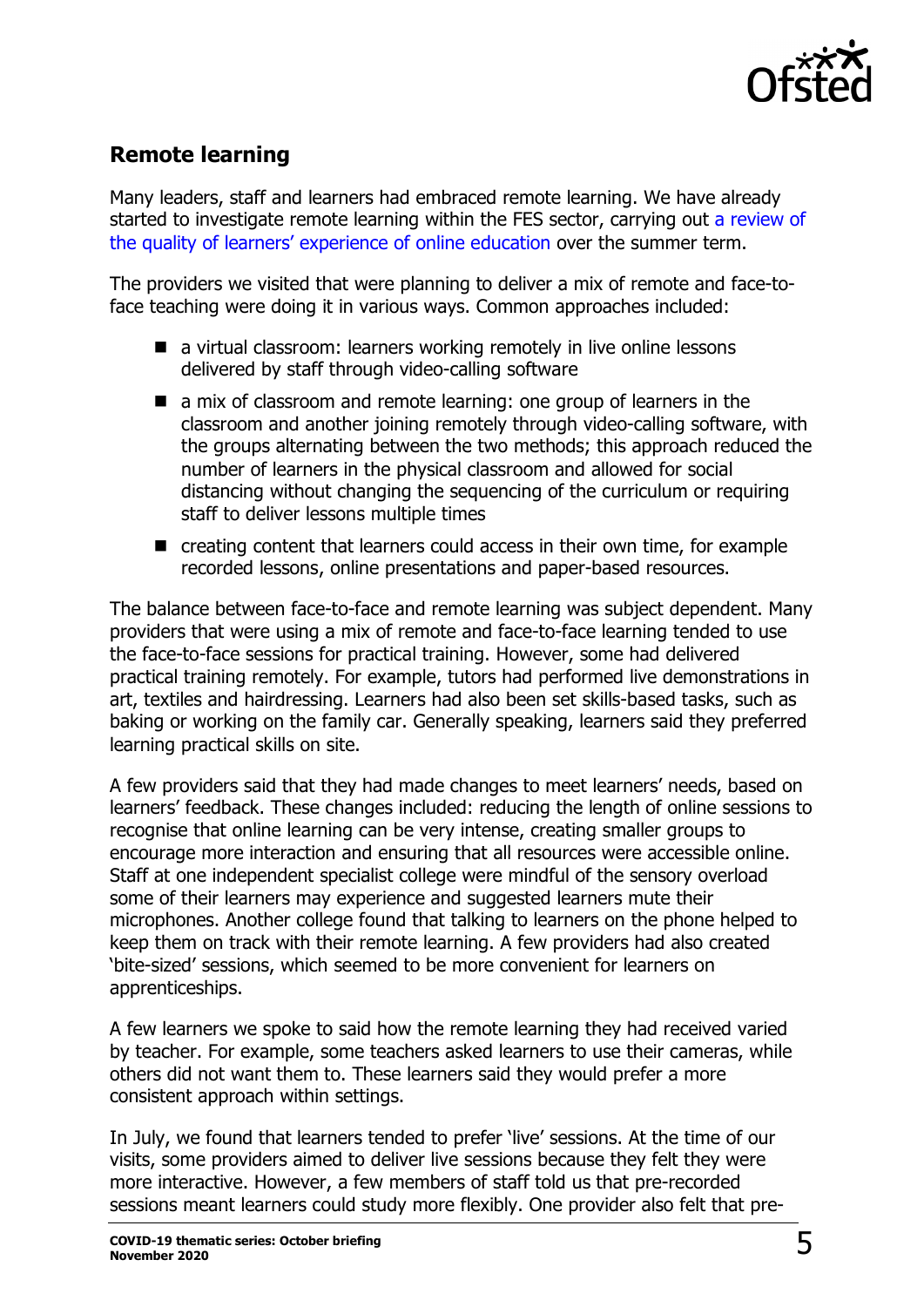

recorded sessions reduced safeguarding concerns. Some providers recorded their live sessions so that learners who missed the session could catch up and the recording could also act as a revision tool.

In general, remote learning was viewed positively. Most providers said that they will continue to use a blend of remote learning and face-to-face teaching in the future. Some providers explained that this would mean learners would be familiar with it and it would not be 'such a shock' if they were subject to further COVID-19 restrictions. To ensure that learning could continue remotely in the event of any future restrictions, some providers assessed new learners' digital access during their induction.

## **Recruiting learners**

Staff in most providers mentioned that, while they had been able to recruit and retain most of their usual learners since March, there were changes to the numbers signing up for certain courses.

Some providers saw an increase in learners signing up for health and social care and science, technology, engineering and mathematics (STEM) subjects and a decrease in learners signing up for travel and tourism courses. Staff said these changes were due in part to increasing interest among learners in healthcare and science as a result of the pandemic.

Some providers with high-needs learners mentioned difficulties in recruiting learners to particular courses, due to challenges with finding placements or their usual employers having paused placements. Other providers said they were struggling because employers in certain sectors, for example engineering, were reluctant to take on multi-year apprenticeships.

Some leaders told us they had begun delivering careers information and guidance sessions online. Managers at one provider said they had worked with employers to revise their careers guidance, and another provider had offered an extended induction for new learners, which included careers education, information and guidance. In contrast, managers at another provider said learners were moved to a different course if they did not show that they were working at the appropriate level within the first few weeks of the autumn term.

We do not yet have a full picture about what providers were doing, however, to support learners' decision-making around which courses to choose. It will be interesting to see how careers information and guidance are adapted to respond to changes in employment patterns as a result of the pandemic, in order to ensure that learners are helped in making informed decisions about their future.

# **Safeguarding**

Leaders had developed their safeguarding arrangements in light of the changes they had made due to COVID-19. Many had adapted their policies and retrained staff over the summer on how to respond appropriately to safeguarding concerns in order to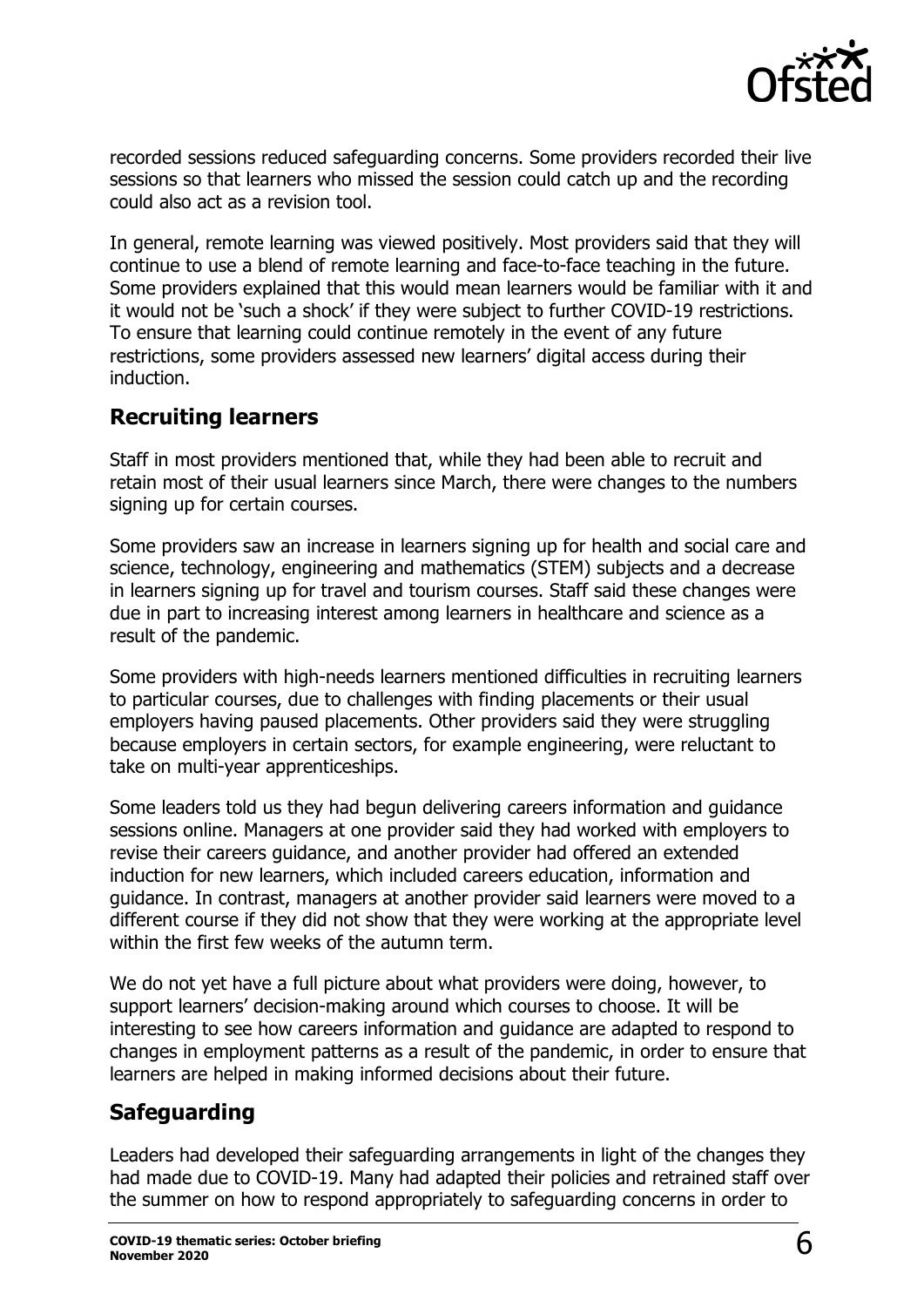

ensure that high safeguarding standards were maintained. One provider had also moved their records online so that staff working at home could access them securely off site where necessary.

Leaders in many providers had increased their focus on online safety for learners. Several had created specific induction activities for new and existing learners to teach them how to stay safe online. Other providers had moved forward existing training on online safeguarding to September so that all learners had been taught this at the beginning of the academic year.

Views about safeguarding and online learning were mixed. For example, one provider said that staff were recording all lessons for safeguarding purposes, whereas others reported they were not doing live lessons due to safeguarding and connectivity concerns.

# **How learners have been affected by the first national lockdown**

# **Learning through the pandemic**

Staff said that throughout the first national lockdown they continued to deliver most of their provision to learners. But they reported that it was not possible to deliver all provision to all learners because placements in some sectors stopped, for example in construction. Some providers remained open so that vulnerable learners could physically be on site; however, few or none chose to attend. One provider reported that some of their vulnerable learners found public transport to be their biggest concern when contemplating on-site attendance.

Learners said that they missed face-to-face learning, in particular the social aspect of seeing tutors and other learners. This was particularly the case for those with high needs, the youngest learners and those who speak English as an additional language. Although learners (and, where relevant, parents and carers) had understood the need for remote learning, they welcomed the return to face-to-face learning.

For adult learners with increased caring responsibilities and those learners engaged in employment (apprenticeships or otherwise), the online delivery of learning allowed for greater flexibility and independence. Some learners with anxiety difficulties reported a greater likelihood to engage when online compared with face-to-face classes. Additionally, learners across all programme types talked about the benefits of more opportunities for one-to-one learning with tutors and coaches.

Most learners faced challenges to their learning during the period when providers were mostly closed on site. Some had difficulty accessing materials online, either through a lack of digital skills or a lack of devices. Others said they struggled to concentrate and focus due to busy home environments and/or a lack of motivation. A minority said they felt unsupported by their provider, with an expectation to 'just get on with it'. A few learners reflected that remote learning offered them an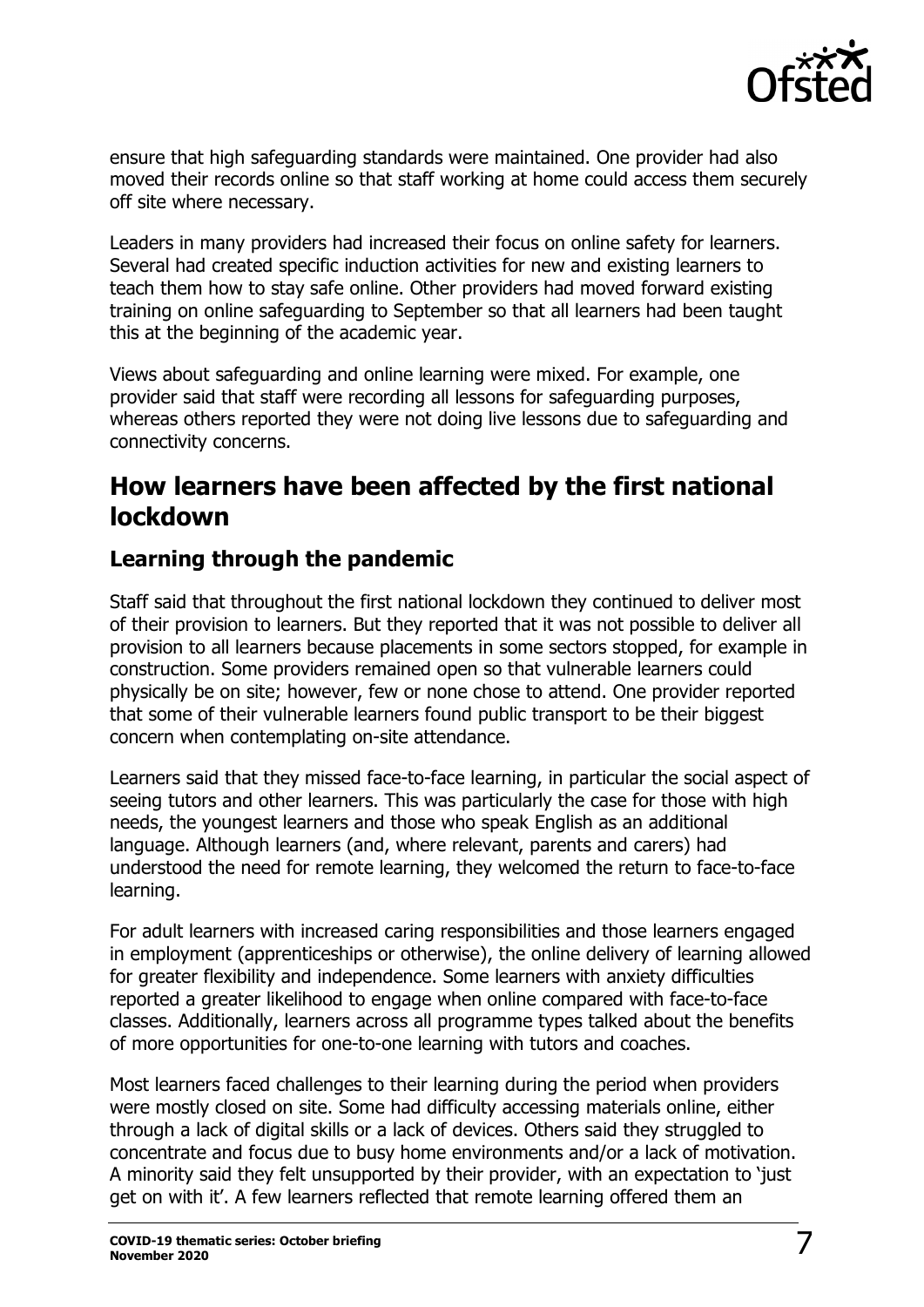

opportunity to increase their independence and skills but felt this was true only when this involved theoretical, not practical, work. Many learners said they had been given increased flexibility to learn during the first national lockdown, but other learners said that, in reality, they had mainly consolidated existing knowledge and increased their digital skills. Some learners said they were benefiting from saving both time and money travelling to and from learning sites.

Most leaders told us that learners were able to access learning and individual help at times that were convenient to them. However, the sustainability of these flexible and one-to-one opportunities is not yet clear.

#### **Apprentices**

Apprentices had mixed experiences. Many had the uncertainty of furlough, and providers particularly highlighted the impact on engineering and construction apprentices. However, some of these learners enjoyed the opportunity to consolidate their off-the-job learning.

Apprentices who were furloughed, took a break in learning or were made redundant had mostly continued to attend their provision and had been retained, especially when new employers were found. One provider reported that it would normally have 30 apprentices on a break in learning but in April had 152 learners on a break. They now had 50 apprentices on a break. This provider and others reported engaging regularly with existing and new employers to secure new placements for learners.

Apprentices who were not furloughed typically worked in health and social care settings. Some told us they had experienced higher levels of stress and anxiety at work due to the challenges posed by COVID-19 in this sector. Despite these negative impacts, some said they now aspire to nursing careers.

Some providers report that learning for lower-level apprentices was affected more than learning for higher-level apprentices in terms of engagement with remote learning, mostly due to the lack of support and structure that would usually have been provided through their workplace. A few providers also identified a need for skills development for apprentices starting level 2 programmes.

#### **Learners' engagement**

Some learners said that the lack of opportunity for practical work was one of the reasons for a lack of engagement with programmes of study. Staff at one provider said that attendance and participation in art and design were particularly affected by the move to remote learning. Other reasons learners gave for reduced engagement included a lack of (or delay in receiving) feedback from tutors and the lack of social or group engagement available in online sessions. These findings are similar to those we found in July in our [review of online learning.](https://educationinspection.blog.gov.uk/2020/07/15/online-education-in-further-education-and-skills-learning-about-what-works/)

Some providers have since responded to this by using more sociable forms of delivery. For example, some are using interactive platforms or additional online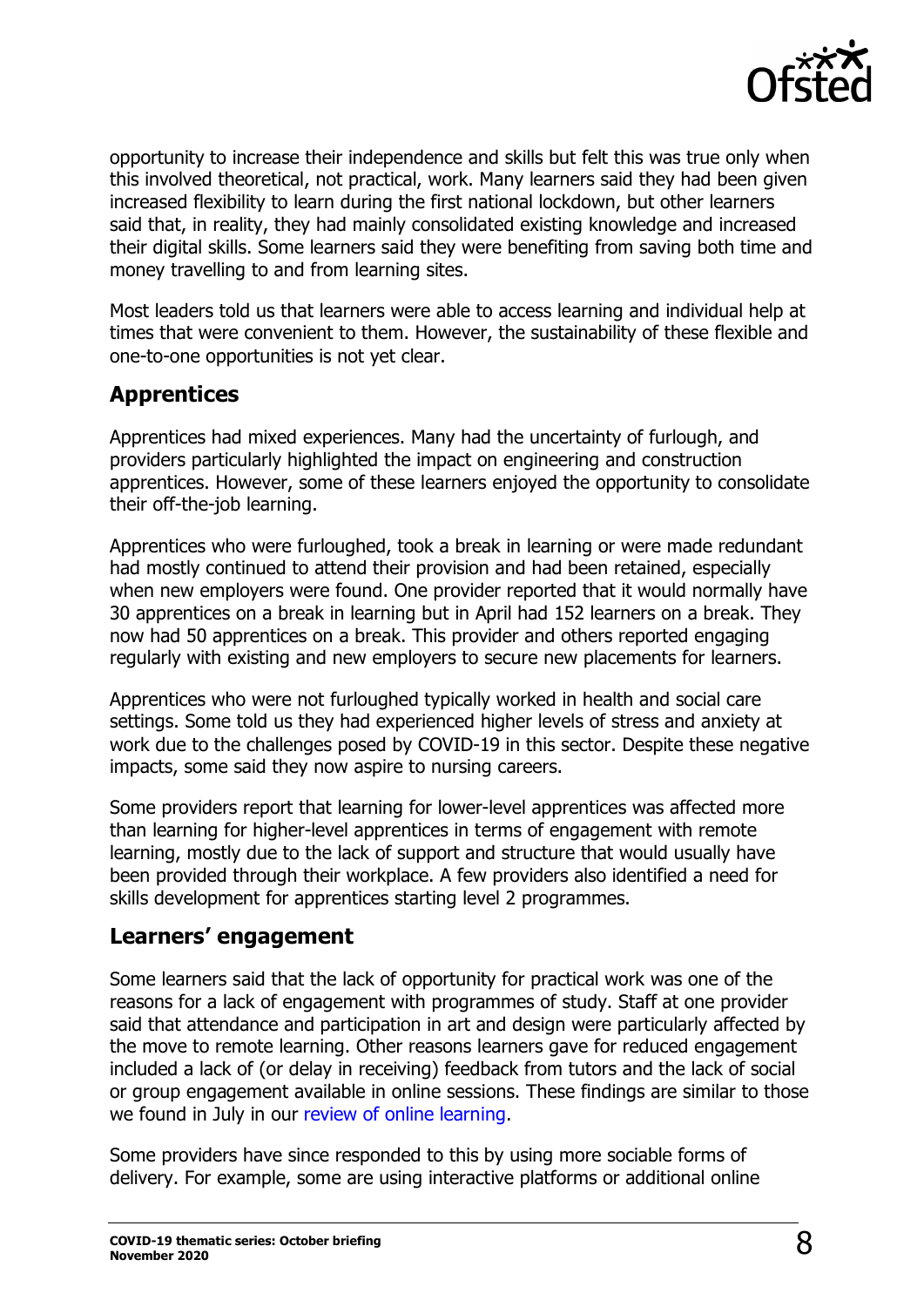

classes for chatting rather than just 'working'. Learners in these classes report that these tools are helping with engagement.

Learners with high needs and those in challenging circumstances appear to have experienced a more difficult adjustment to remote learning and some providers being closed on site. Learners with high needs reported greater difficulties getting online without support. Those who normally have a support worker in the classroom also reported struggling without having them physically present. Some providers also mentioned that the digital skills of parents were a barrier for these learners, as family could not support them to access provision at home. For these reasons, most providers prioritised supporting learners with high needs, and their families, to get online and to return to on-site learning sooner. Most made regular contact with these learners, through daily or weekly welfare calls, alongside using instant messaging.

#### **Learners' well-being**

Learners we spoke to who had mental health conditions said they had experienced a deterioration in their health during the period of the first national lockdown. This is also reflected in some providers reporting an increase in the number of learners reporting medical and/or mental health needs at the start of autumn term when compared with previous years.

Some providers were supporting learners by keeping in regular contact and many said they could offer one-to-one support for learners who needed it. Providers also responded in creative ways. For example, one provider created a well-being Instagram account for learners to follow and another provider delivered 'pamper boxes' to all learners in a cohort.

As learners returned in autumn, many of the providers we spoke to were placing an enhanced focus on mental health and well-being. Some providers have embedded well-being and resilience into their curriculum.

# **How providers plan to maintain high standards in education and skills**

#### **Providing quality education and skills**

Most leaders we visited were confident they had overcome the practical hurdles in changing their environments to meet COVID-19 requirements. They had remotelearning systems in place and new timetables.

A few leaders felt they were beginning to create a 'new normal' and were starting to reflect and review their curriculum choices, considering more carefully the quality of their provision. They were grappling with questions such as 'What does good remote learning look like?', 'How do I validly measure engagement and learning remotely?', and 'Are the procedures I've put in place doing what I want them to do?'. A few told us they were gathering feedback directly from learners, in order to develop better online learning materials and to measure how well their new curriculum offerings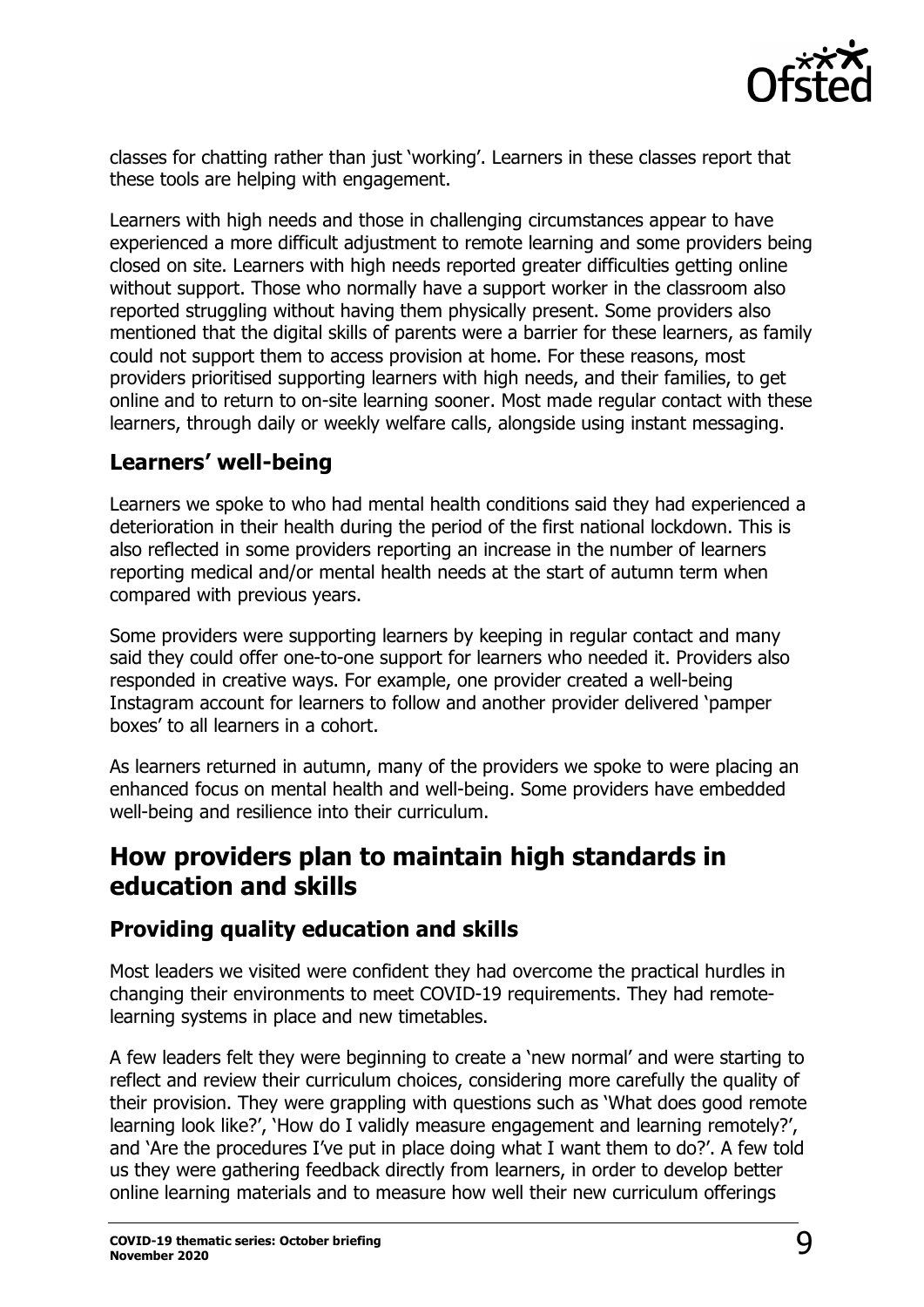

were meeting learners' needs. We will look at how this develops over the coming months.

A few leaders were also starting to think about how to provide and diversify the enrichment activities they offered to learners, which had been on pause due to COVID-19 restrictions.

### **Current challenges**

Although a few leaders were starting to have space to consider their curriculum more deeply, many were still focused on the immediate challenges they faced in creating a 'new normal'. They felt these challenges needed to be overcome in the coming months, in order to deliver high standards of education and training throughout the pandemic.

The most common challenges included:

- **P** providing practical elements of courses to learners, particularly if and when restrictions increased
- reviewing and assessing work remotely.

Other challenges included:

- $\blacksquare$  keeping learners, particularly those with high needs, safe on public transport, so that they were confident to attend on site
- a lack of COVID-19 testing, leading to large numbers of learners needing to self-isolate
- $\blacksquare$  increasing requests from local authorities for information, placing more pressure on staff, who often had to call learners and/or their parents to get the information
- $\blacksquare$  media reporting that young people are spreading the virus, making recruitment more challenging.

Some of these challenges are clearly in the power of leaders to address, such as how to assess and review work remotely, but others are outside leaders' and staff's control, such as the lack of COVID-19 testing. One provider was addressing the challenge of public transport by creating local 'pop-up' centres near the learners' employers so they could avoid using public transport.

## **Providing practical elements of courses**

Some leaders said that their courses were open but that they were struggling to offer the full enrichment package of practical training. This was due to challenges in finding placements and ensuring that learners would have future access to the practical activities needed in order for them to develop the skills to complete these courses.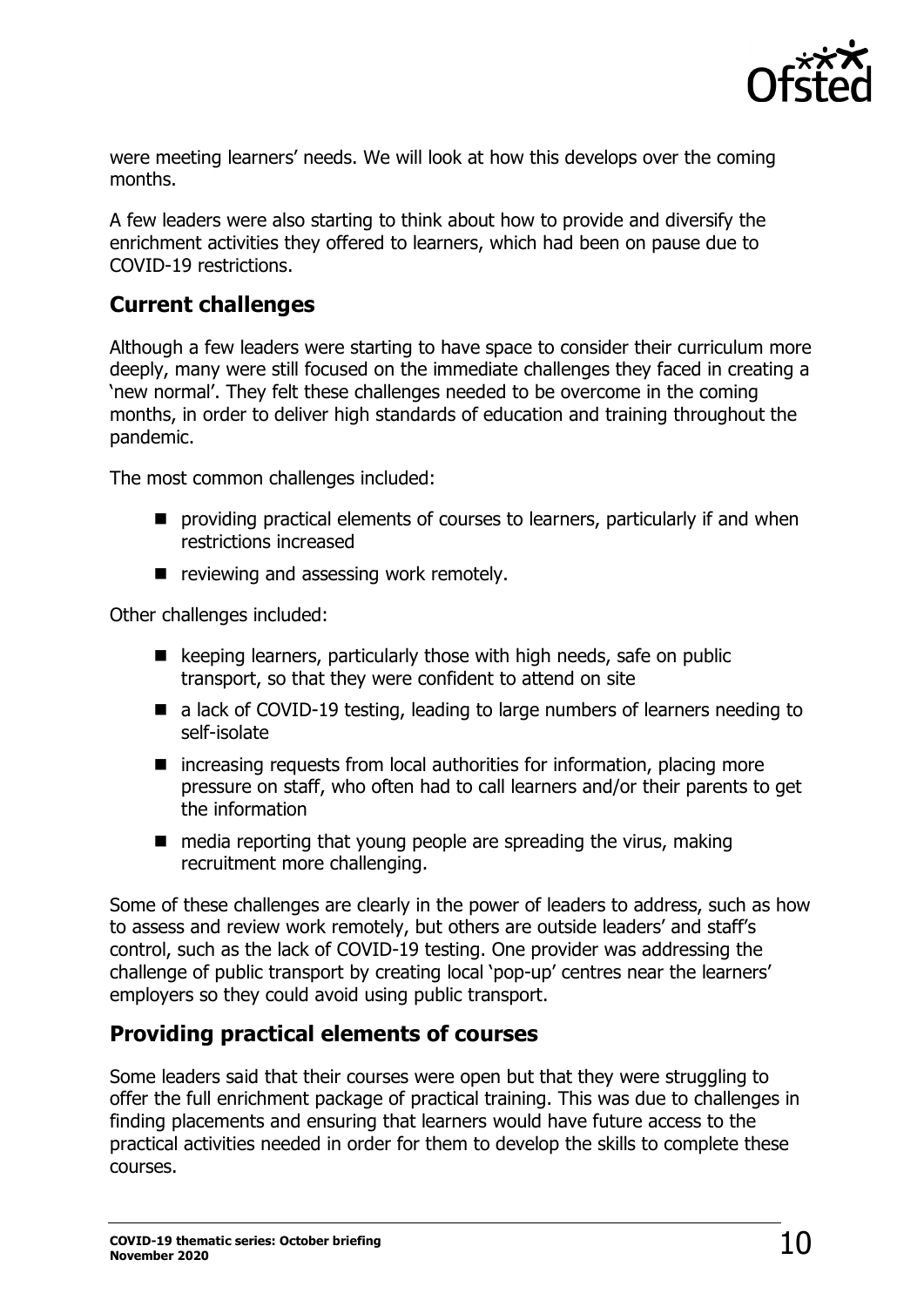

At the time of our visits, staff were in the process of implementing and exploring a variety of solutions. These included:

- outdoor activity options for practical learning, such as drystone walling in construction courses
- **P** providing virtual work-experience placements
- **P** providing learners with specialist equipment or vouchers so they could do practical activities at home, such as catering learners being offered food vouchers to prepare meals at home
- working with employers, training them to deliver the practical skills
- $\blacksquare$  establishing links with new employers for placement and work experience opportunities.

#### **Reviewing and assessing work remotely**

Staff said they were using online learning platforms to a greater degree in order to assess learners. Staff in most providers told us that they monitored learners' progress remotely by checking the work they were completing.

Staff spoke positively about the tools that online learning platforms offered for monitoring learners' progress. For example, some created online quizzes, used breakout rooms for smaller-group discussions and used the chat feature to check learners' understanding.

During this time, apprenticeship end-point assessments (EPAs) have been a challenge for many providers. This was often in practical subjects that usually assessed progress through face-to-face observations. The Institute for Apprenticeships and Technical Education has allowed EPAs to be more flexible so that apprentices can finish their apprenticeships remotely.

A few providers we spoke to had replaced observation of apprentices' skills with expert witness testimonies. For example, leaders at one provider told us they used witness statements rather than live interviews for a customer service apprenticeship, and their apprentices secured distinctions in their EPAs. Another provider arranged for motor vehicle learners to submit videos of themselves working on a car in their workplace. EPAs continued in one provider, with remote invigilators joining through video-calling software. Some providers spoke positively about working with awarding bodies to identify ways EPAs could be done flexibly. However, a few felt that awarding bodies were not being very flexible and that they needed to 'pick up the pace'.

A few providers told us that some of their apprentices had been unable to complete their EPAs because they could not sit their functional skills exam. One provider had switched to an awarding body that could deliver functional skills assessments online so that apprentices' progression was not held up.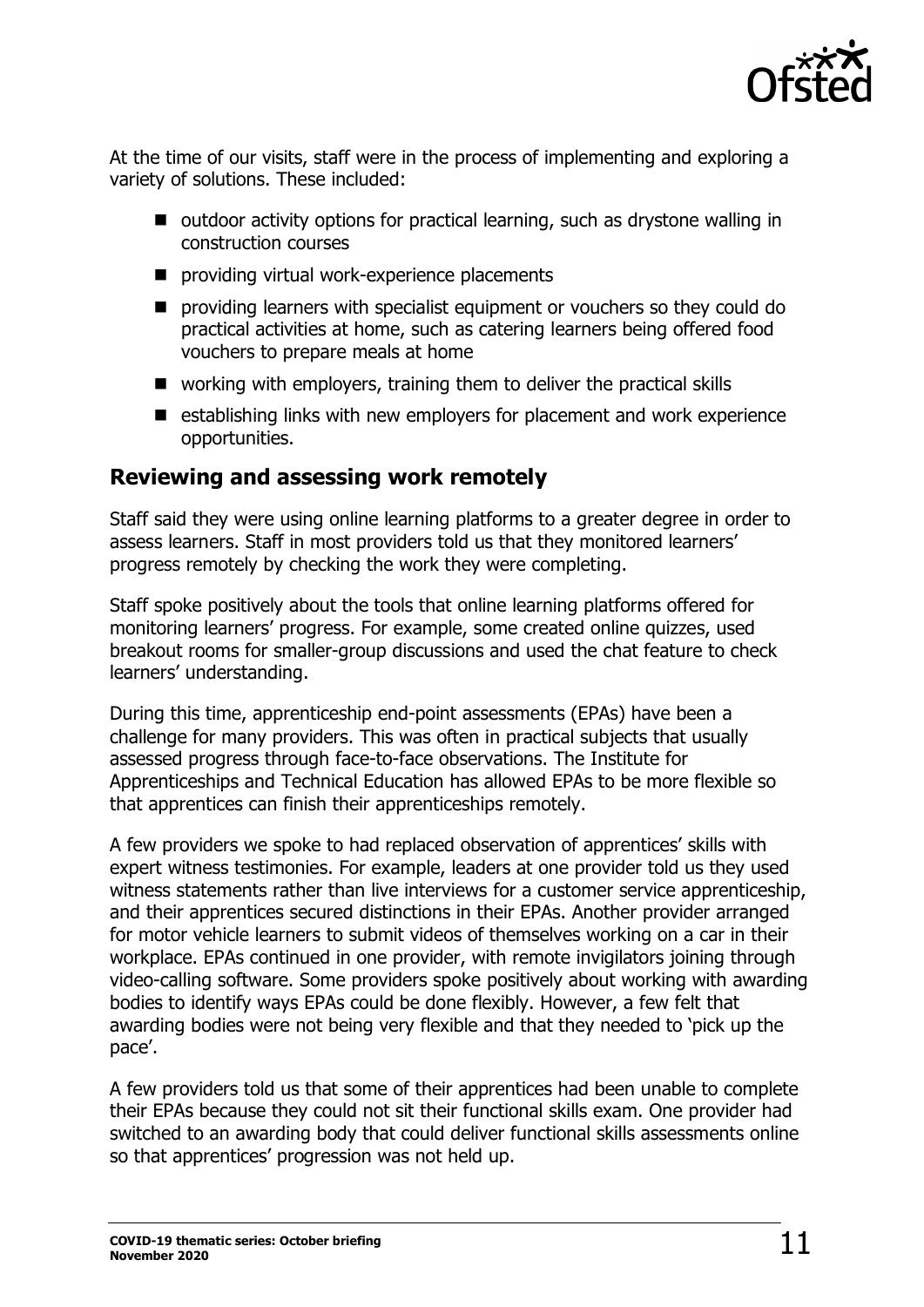

Staff were also preparing for academic exams. For those learners who missed out on sitting GCSE exams, some providers were introducing mock exams for exam practice. In the event that exams are cancelled again, a few providers were planning to use more assessments throughout the term to inform grades.

### **Working with others**

Leaders in the providers we visited were working closely with employers, local organisations and partners to support learning. Some providers collaborated with other organisations to offer pastoral support to learners, for example with local agencies to arrange food and care packages.

Many leaders told us that their relationships with employers and other organisations had become stronger over this period. They had increased communication and sharing of information between parties. Leaders in a few providers had formed local networks with each other and other stakeholders to share good practice. In two instances, the supportive relationships formed during the pandemic resulted in a stakeholder joining the provider's governing body.

Some providers have successfully established links with new employers for placement and work-experience opportunities. However, this is likely to vary across the sector, as some employers will have closed. Staff in a few providers said that the pandemic had created more challenging relationships with employers. For example, communicating with employers in the health and social care sector became more difficult, as they faced increased pressure during this time.

Providers have relied more heavily on digital technology for communicating with staff, learners, parents and other stakeholders. Many said this has improved communication and that they will continue to use digital technologies. For example, the use of video-calling software improved attendance at multi-agency meetings and doing progress reviews for apprentices online seemed to work better for employers.

# **Financial pressures within the sector**

Nearly all leaders said that the pandemic was placing them under increased financial pressure because it had increased their costs at the same time as reducing their stable income.

Examples of costs that had increased included:

- costs related to moving to remote learning, such as purchasing IT equipment, licences for software, online servers, upgrading Wi-Fi, purchasing laptops for staff and learners, and buying and posting textbooks and workbooks to learners
- increased day-to-day running costs to make sites COVID-19 secure, such as buying hand sanitiser
- $\blacksquare$  staffing costs, such as additional pastoral support and increased cleaning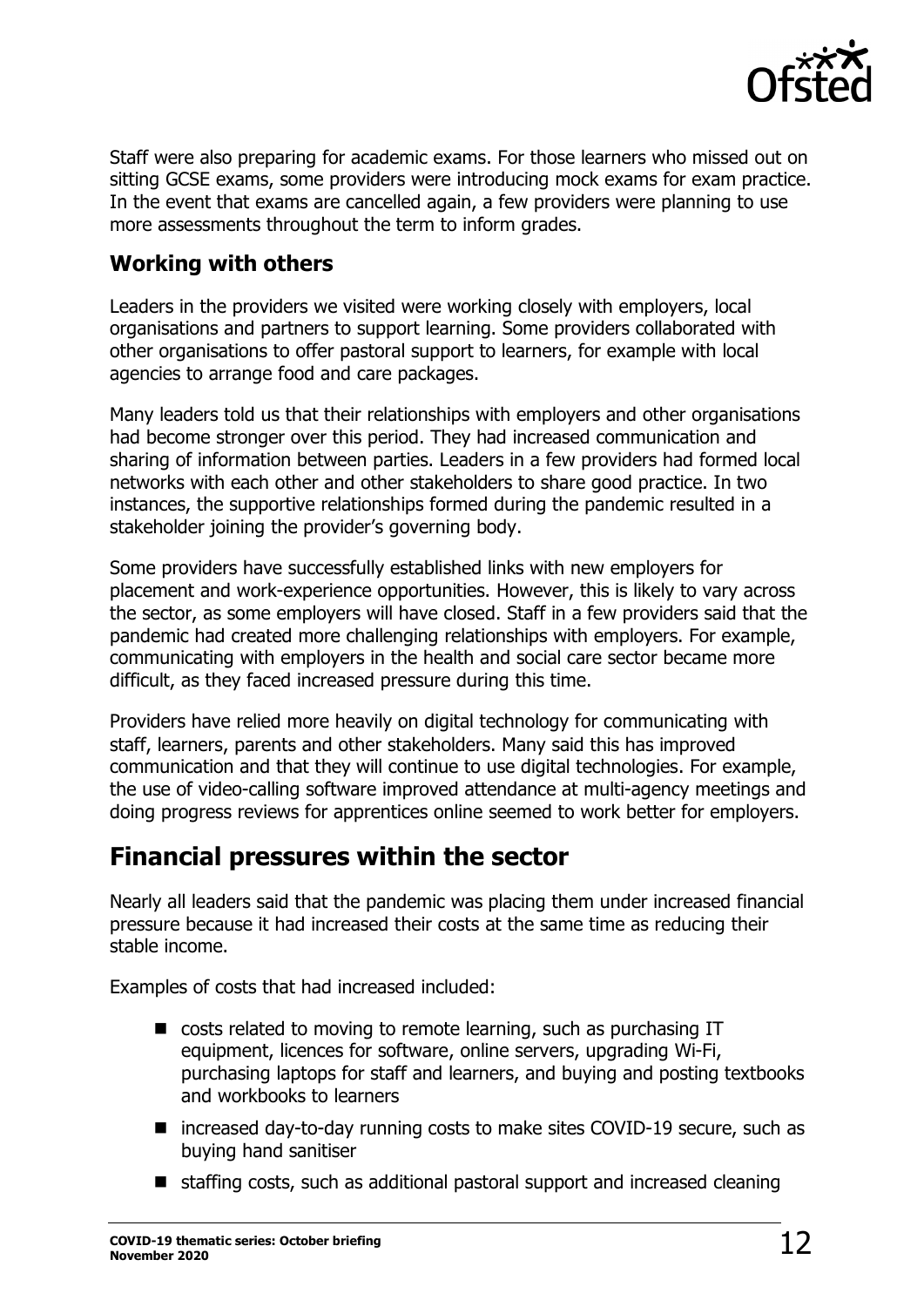

- induction costs, such as extended induction courses to develop learners' digital skills
- **D** bursary requests from learners.

In terms of reduced income, a few leaders told us they were initially unable to recruit new learners using their usual face-to-face methods. They had worked hard to swiftly move recruitment and enrolment online, which had enabled them to recruit more learners towards the end of the summer. Some leaders also said that their income had been reduced because they were unable to run commercial activities.

Leaders were responding to these increased pressures in different ways. A few said that some or all of these increased costs were being offset by savings in other areas, such as reduced transport costs. Some leaders had restructured their staffing and pay models and had reviewed recruitment for staff, either delaying hiring new staff or furloughing existing staff. One leader was reducing subcontracted provision to reduce spending. A few leaders had been working with the Education and Skills Funding Agency to become more financially secure, but they had started doing this before the pandemic.

A few leaders said they had got local council grants and catch-up funding. Some had spent this on baseline assessments for new learners and on extended induction. A few leaders of community learning and independent learning providers told us they were frustrated because they felt there had been comparatively little support for them compared with other providers in the sector, such as colleges.

Some leaders were concerned about the longer-term future. One said that, due to apprentices being furloughed, they were required to pay money back to the Education and Skills Funding Agency and that if the same happened again it could cause them serious financial problems. Other leaders were worried that, if learners remain on the course for longer than originally planned, it might lead to funding and capacity issues in the future. Leaders were also concerned about what will happen when the funding flexibilities for EPAs come to an end. More than one leader was concerned that, without further funding, they would need to make staff redundancies.

To manage this uncertainty, some leaders were looking to diversify their courses, for example, by training staff to deliver new courses in new areas, such as adult education. That said, one leader said that they are concerned about the long-term security of adult courses, as it is an already flooded market. They saw the [Department for Education's skills toolkit,](https://theskillstoolkit.campaign.gov.uk/) which offers free online courses to adults, as potentially restricting which areas they could diversify their business into.